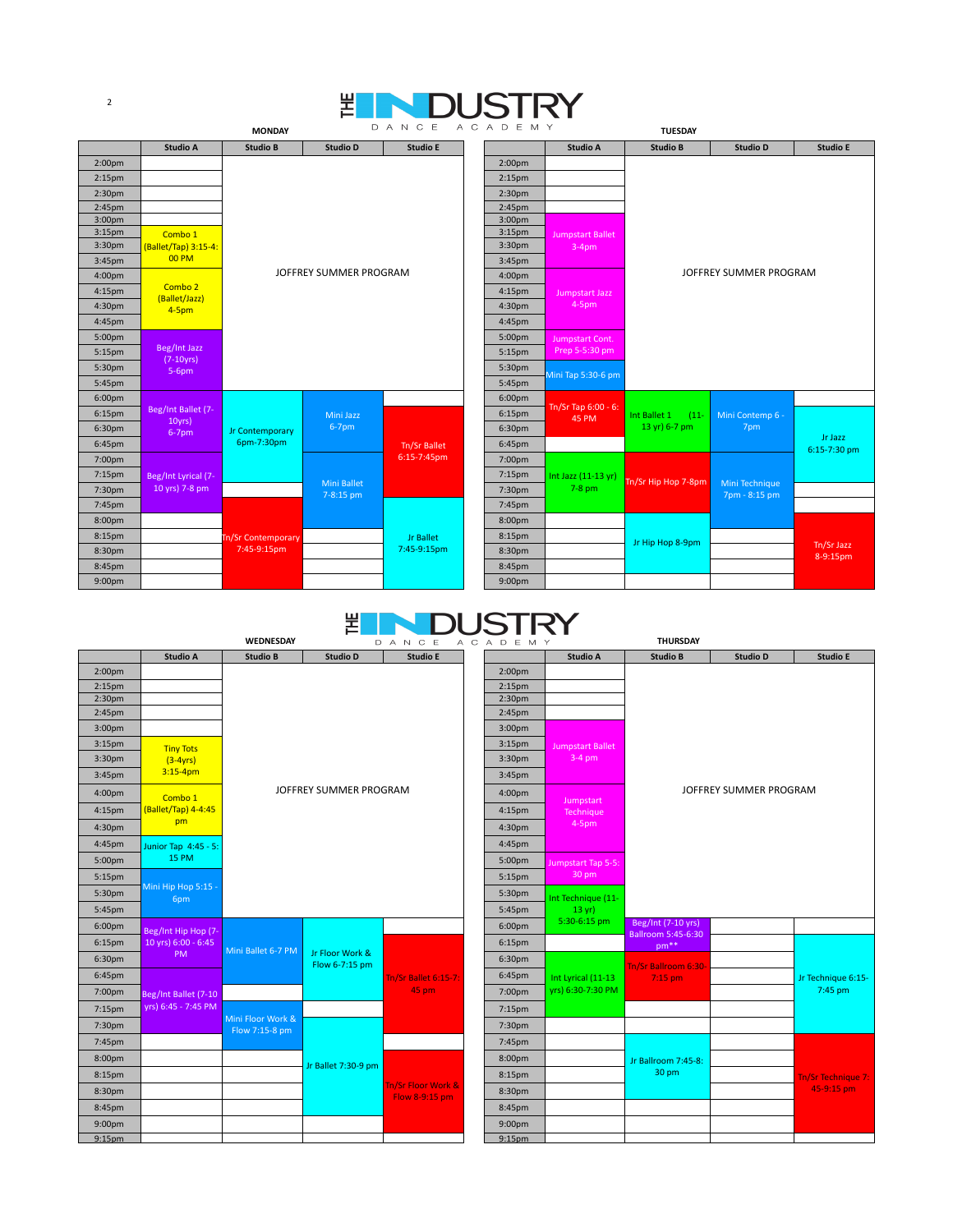|                    |                       |                    |                 | 쀩               |                    |                       |                               |                          |                       |
|--------------------|-----------------------|--------------------|-----------------|-----------------|--------------------|-----------------------|-------------------------------|--------------------------|-----------------------|
|                    |                       | <b>MONDAY</b>      |                 |                 | DANCE ACADEMY      |                       | <b>TUESDAY</b>                |                          |                       |
|                    | <b>Studio A</b>       | <b>Studio B</b>    | <b>Studio D</b> | <b>Studio E</b> |                    | <b>Studio A</b>       | <b>Studio B</b>               | <b>Studio D</b>          | <b>Studio E</b>       |
| 2:00 <sub>pm</sub> |                       |                    |                 |                 | 2:00 <sub>pm</sub> |                       |                               |                          |                       |
| 2:15 <sub>pm</sub> |                       |                    |                 |                 | 2:15 <sub>pm</sub> |                       |                               |                          |                       |
| 2:30 <sub>pm</sub> |                       |                    |                 |                 | 2:30pm             |                       |                               |                          |                       |
| 2:45pm             |                       |                    |                 |                 | 2:45pm             |                       |                               |                          |                       |
| 3:00 <sub>pm</sub> |                       |                    |                 |                 | 3:00pm             |                       |                               |                          |                       |
| 3:15 <sub>pm</sub> |                       |                    |                 |                 | 3:15pm             |                       |                               |                          |                       |
| 3:30 <sub>pm</sub> |                       |                    |                 |                 | 3:30 <sub>pm</sub> | Combo 2               |                               | Company 10               |                       |
| 3:45pm             |                       |                    | Company 3       | Company 8       | 3:45pm             | Ballet/Acro<br>$(5 -$ |                               | Company 11               |                       |
| 4:00pm             | <b>Tiny Tots</b>      |                    | Company 4       | Company 9       | 4:00pm             | 6 yrs)                | <b>Pre-Primary</b>            | Company 12               |                       |
| 4:15 <sub>pm</sub> | $(3 - 4 \text{ yrs})$ |                    | Company 5       |                 | 4:15 <sub>pm</sub> |                       |                               |                          |                       |
| 4:30pm             | Company 1             | <b>Ballet 1</b>    |                 | Pilates 2/3     | 4:30pm             |                       |                               |                          |                       |
| 4:45pm             | Company 2             |                    |                 |                 | 4:45pm             | hbo 2 Jazz/Tap        |                               | <b>Ballet 2</b>          | Contemp 3             |
| 5:00pm             |                       |                    |                 |                 | 5:00pm             | $(5-6yrs)$            | <b>Primary Ballet</b>         |                          |                       |
| 5:15pm             |                       | Int Acro<br>$(8 -$ | <b>Ballet 4</b> |                 | 5:15pm             |                       |                               |                          |                       |
| 5:30pm             | Contemporary 1        | $12 \text{ yrs}$   |                 |                 | 5:30pm             |                       |                               |                          | Pre-Pointe 2/3        |
| 5:45pm             |                       |                    |                 |                 | 5:45pm             | <b>Jumpstart Tap</b>  | <b>Boys Hip Hop</b><br>$(8 -$ |                          | Conditioning          |
| 6:00pm             |                       |                    |                 | <b>Ballet 5</b> | 6:00pm             |                       | 12 yrs)                       | <b>Teen Contemporary</b> |                       |
| 6:15pm             |                       | Jazz 3             | Pointe 4        |                 | 6:15pm             |                       |                               |                          |                       |
| 6:30pm             | <b>Ballet 2</b>       |                    |                 |                 | 6:30pm             |                       |                               |                          |                       |
| 6:45pm             |                       |                    |                 |                 | 6:45pm             | Jumpstart             |                               |                          | <b>Ballet 3</b>       |
| 7:00pm             |                       |                    |                 | Pointe 5        | 7:00pm             | Tech/choreo           | Teen Jazz                     | Contemp 2                |                       |
| 7:15pm             |                       |                    |                 |                 | 7:15pm             |                       |                               |                          |                       |
| 7:30pm             |                       |                    | Jazz 4          |                 | 7:30pm             |                       |                               |                          | Company 13            |
| 7:45pm             |                       | <b>Ballet 3</b>    |                 | Rehearsal       | 7:45pm             |                       | Tap 3                         |                          | Company 14            |
| 8:00pm             |                       |                    |                 |                 | 8:00pm             |                       |                               |                          | Company 15            |
| 8:15pm             |                       |                    | Rehearsal       |                 | 8:15pm             |                       |                               |                          |                       |
| 8:30pm             |                       |                    | Company 6       | Jazz 5          | 8:30pm             |                       |                               |                          | Rehearsal             |
| 8:45pm             |                       | Pointe 3           | Company 7       |                 | 8:45pm             |                       |                               |                          |                       |
| 9:00 <sub>pm</sub> |                       |                    |                 |                 | 9:00 <sub>pm</sub> |                       |                               |                          |                       |
|                    |                       |                    |                 |                 |                    |                       |                               |                          |                       |
|                    |                       | WEDNESDAY          |                 |                 |                    |                       | <b>THURSDAY</b>               |                          |                       |
|                    | <b>Studio A</b>       | <b>Studio B</b>    | <b>Studio D</b> | <b>Studio E</b> |                    | <b>Studio A</b>       | <b>Studio B</b>               | <b>Studio D</b>          | <b>Studio E</b>       |
| 2:00 <sub>pm</sub> |                       |                    |                 |                 | 2:00 <sub>pm</sub> |                       |                               |                          |                       |
| 2:15 <sub>pm</sub> |                       |                    |                 |                 | 2:15 <sub>pm</sub> |                       |                               |                          |                       |
| 2:30 <sub>pm</sub> |                       |                    |                 |                 | 2:30pm             |                       |                               |                          |                       |
| 2:45 <sub>pm</sub> |                       |                    |                 |                 | 2:45pm             |                       |                               |                          |                       |
| 3:00 <sub>pm</sub> |                       |                    |                 |                 | 3:00 <sub>pm</sub> |                       |                               |                          |                       |
| 3:15 <sub>pm</sub> |                       |                    |                 |                 | 3:15pm             |                       |                               |                          |                       |
| 3:30pm             | Combo 1               |                    |                 |                 | 3:30pm             |                       |                               |                          |                       |
| 3:45pm             | Ballet/Tap<br>$(4 -$  |                    |                 |                 | 3:45pm             |                       |                               |                          |                       |
| 4:00pm             | 5 yrs)                |                    |                 |                 | 4:00pm             |                       |                               |                          |                       |
| 4:15pm             | Company 16            |                    | <b>Ballet 1</b> |                 | 4:15pm             | Beg Hip Hop (7-       | Tap 3/4                       | <b>Ballet 2</b>          | <b>Primary Ballet</b> |
| 4:30pm             | Company 17            | Tap 4/5            |                 | <b>Ballet 4</b> | 4:30pm             | 10 yrs)               |                               |                          |                       |
| 4:45pm<br>5:00nm   | Company 18            |                    |                 |                 | 4:45pm<br>5:00nm   |                       |                               |                          |                       |
|                    |                       |                    |                 |                 |                    |                       |                               |                          |                       |

| 4:00pm             | o yısı     |                               |                 |           | 4:00pm             |                                  |                       |                    |                      |
|--------------------|------------|-------------------------------|-----------------|-----------|--------------------|----------------------------------|-----------------------|--------------------|----------------------|
| 4:15 <sub>pm</sub> | Company 16 |                               | Ballet 1        |           | 4:15 <sub>pm</sub> | Beg Hip Hop (7-                  | Tap $3/4$             |                    | <b>Primary Balle</b> |
| 4:30pm             | Company 17 | Tap 4/5                       |                 | Ballet 4  | 4:30pm             | $10 \text{ yrs}$                 |                       | <b>Ballet 2</b>    |                      |
| 4:45pm             | Company 18 |                               |                 |           | 4:45pm             |                                  |                       |                    |                      |
| 5:00pm             |            |                               |                 |           | 5:00pm             |                                  |                       |                    |                      |
| 5:15pm             | Jazz 1     | $(8 - )$<br>Int Ballroom      |                 |           | 5:15pm             | <b>Impstart Jazz</b>             |                       | Pre-pointe         |                      |
| 5:30pm             |            | $12 \text{ yrs}$              |                 |           | 5:30pm             | $(6-9 \text{ yrs})$              | $(8 -$<br>Int Hip Hop | Conditioning       | <b>Ballet 4</b>      |
| 5:45pm             |            |                               | <b>Ballet 5</b> |           | 5:45pm             |                                  | $12 \text{ yrs}$      |                    |                      |
| 6:00pm             |            |                               |                 | Contemp 4 | 6:00 <sub>pm</sub> |                                  |                       |                    |                      |
| 6:15pm             | Jazz 2     | $(8 -$<br><b>Beg Ballroom</b> |                 |           | 6:15pm             |                                  |                       |                    |                      |
| 6:30pm             |            | $12 \text{ yrs}$              |                 |           | 6:30pm             |                                  |                       | <b>Teen Ballet</b> |                      |
| 6:45pm             |            |                               |                 |           | 6:45pm             | Mini Tech/Choreo<br>Company only | Adv Hip Hop           |                    | Pointe 4             |
| 7:00pm             |            |                               |                 |           | 7:00pm             |                                  |                       |                    |                      |
| 7:15 <sub>pm</sub> | Tap 2      | Int/Adv Ballroom              |                 | Contemp 5 | 7:15 <sub>pm</sub> |                                  |                       |                    |                      |
| 7:30pm             |            | $10+$                         |                 |           | 7:30pm             |                                  |                       |                    |                      |
| 7:45pm             |            |                               |                 |           | 7:45pm             |                                  | Int/Adv Hip Hop       | Int Leaps N Turns  | Adv Tech             |
| 8:00pm             |            |                               |                 | Rehersal  | 8:00pm             |                                  |                       |                    | <b>Company Onl</b>   |
| 8:15pm             |            | Adv Ballroom 12+              |                 |           | 8:15pm             |                                  |                       |                    |                      |
| 8:30pm             |            |                               |                 |           | 8:30pm             |                                  |                       |                    |                      |
| 8:45pm             |            |                               | 8:45pm          |           |                    |                                  | Rehearsal             |                    |                      |
| 9:00 <sub>pm</sub> |            |                               |                 |           | 9:00 <sub>pm</sub> |                                  |                       |                    |                      |
| 9:15 <sub>pm</sub> |            |                               |                 |           | 9:15 <sub>pm</sub> |                                  |                       |                    |                      |
|                    |            |                               |                 |           |                    |                                  |                       |                    |                      |
|                    |            |                               |                 |           |                    |                                  |                       |                    |                      |

|                    |                 | <b>FRIDAY</b>   |                 |                 |                    |                            | <b>SATURDAY</b>      |                     |                  |
|--------------------|-----------------|-----------------|-----------------|-----------------|--------------------|----------------------------|----------------------|---------------------|------------------|
|                    | <b>Studio A</b> | <b>Studio B</b> | <b>Studio D</b> | <b>Studio E</b> |                    | <b>Studio A</b>            | <b>Studio B</b>      | <b>Studio D</b>     | <b>Studio E</b>  |
| 2:00 <sub>pm</sub> |                 |                 |                 |                 | 8:45am             |                            |                      |                     |                  |
| 2:15 <sub>pm</sub> |                 |                 |                 |                 | 9:00am             | iny Tots<br>(3)            |                      |                     |                  |
| 2:30 <sub>pm</sub> |                 |                 |                 |                 | 9:15am             | yrs)                       |                      | <b>Ballet 1</b>     |                  |
| 2:45pm             |                 |                 |                 |                 | 9:30am             |                            |                      |                     |                  |
| 3:00 <sub>pm</sub> |                 |                 |                 |                 | 9:45am             | Combo 1                    |                      |                     |                  |
| 3:15 <sub>pm</sub> |                 |                 |                 |                 | 10:00am            | allet/Tap<br>$(4-$         |                      |                     | Pilates 4/5      |
| 3:30 <sub>pm</sub> |                 |                 |                 |                 | 10:15am            | 5 yrs)                     |                      |                     |                  |
| 3:45pm             |                 |                 |                 |                 | 10:30am            |                            | Pilates              | <b>Ballet 3</b>     |                  |
| 4:00pm             |                 |                 |                 |                 | 10:45am            | Combo 2<br>Ballet/Tap (5-6 | $(8-12 \text{ yrs})$ |                     | <b>Ballet 5</b>  |
| 4:15 <sub>pm</sub> |                 |                 |                 |                 | 11:00am            | yrs)                       |                      |                     |                  |
| 4:30pm             |                 |                 |                 |                 | 11:15am            |                            |                      |                     |                  |
| 4:45pm             |                 |                 |                 |                 | 11:30am            | <b>Primary Ballet</b>      |                      | Int/Adv Tech        |                  |
| 5:00pm             |                 |                 |                 |                 | 11:45am            |                            |                      |                     |                  |
| 5:15pm             |                 |                 |                 |                 | 12:00pm            |                            |                      |                     |                  |
| 5:30pm             |                 |                 |                 | YAGP            | 12:15pm            |                            |                      | <b>Company Only</b> | Pointe 5         |
| 5:45pm             |                 |                 |                 |                 | 12:30pm            |                            |                      |                     | Company 19       |
| 6:00pm             |                 |                 |                 |                 | 12:45pm            |                            |                      | Company 21          | Company 20       |
| 6:15pm             |                 |                 |                 |                 | 1:00pm             |                            |                      |                     |                  |
| 6:30pm             |                 |                 |                 |                 | 1:15 <sub>pm</sub> |                            |                      |                     |                  |
| 6:45pm             |                 |                 |                 |                 | 1:30pm             |                            |                      |                     |                  |
| 7:00pm             |                 |                 |                 |                 | 1:45pm             |                            |                      |                     |                  |
| 7:15pm             |                 |                 |                 |                 | 2:00 <sub>pm</sub> |                            |                      | Rehersals           | <b>Rehersals</b> |
| 7:30 <sub>pm</sub> |                 |                 |                 |                 | 2:15pm             |                            |                      |                     |                  |
| 7:45pm             |                 |                 |                 |                 | 2:30pm             |                            |                      |                     |                  |
| 8:00 <sub>pm</sub> |                 |                 |                 |                 | 2:45pm             |                            |                      |                     |                  |
| 8:15pm             |                 |                 |                 |                 | 3:00pm             |                            |                      |                     |                  |
| 8:30pm             |                 |                 |                 |                 | 3:15pm             |                            |                      |                     |                  |

| <b>Studio E</b><br><b>Studio D</b> | <b>SATURDAY</b>      |                         |                    |                 |                 | <b>FRIDAY</b>   |          |
|------------------------------------|----------------------|-------------------------|--------------------|-----------------|-----------------|-----------------|----------|
|                                    | <b>Studio B</b>      | Studio A                |                    | <b>Studio E</b> | <b>Studio D</b> | <b>Studio B</b> | Studio A |
|                                    |                      |                         | 8:45am             |                 |                 |                 |          |
|                                    |                      |                         | 9:00am             |                 |                 |                 |          |
| <b>Ballet 1</b>                    |                      | iny Tots<br>(3)<br>yrs) | 9:15am             |                 |                 |                 |          |
|                                    |                      |                         | 9:30am             |                 |                 |                 |          |
|                                    |                      | Combo 1                 | 9:45am             |                 |                 |                 |          |
| Pilates 4/5                        |                      | Ballet/Tap<br>$(4-$     | 10:00am            |                 |                 |                 |          |
|                                    |                      | 5 yrs)                  | 10:15am            |                 |                 |                 |          |
| <b>Ballet 3</b>                    | Pilates              | Combo 2                 | 10:30am            |                 |                 |                 |          |
|                                    | $(8-12 \text{ yrs})$ | Ballet/Tap (5-6         | 10:45am            |                 |                 |                 |          |
| <b>Ballet 5</b>                    |                      | yrs)                    | 11:00am            |                 |                 |                 |          |
|                                    |                      |                         | 11:15am            |                 |                 |                 |          |
|                                    |                      |                         | 11:30am            |                 |                 |                 |          |
|                                    |                      | <b>Primary Ballet</b>   | 11:45am            |                 |                 |                 |          |
| Int/Adv Tech<br>Pointe 5           |                      |                         | 12:00pm            |                 |                 |                 |          |
| <b>Company Only</b>                |                      |                         | 12:15pm            | YAGP            |                 |                 |          |
| Company 19                         |                      |                         | 12:30pm            |                 |                 |                 |          |
| Company 21<br>Company 20           |                      |                         | 12:45pm            |                 |                 |                 |          |
|                                    |                      |                         | 1:00 <sub>pm</sub> |                 |                 |                 |          |
|                                    |                      |                         | 1:15 <sub>pm</sub> |                 |                 |                 |          |
|                                    |                      |                         | 1:30 <sub>pm</sub> |                 |                 |                 |          |
|                                    |                      |                         | $1:45$ pm          |                 |                 |                 |          |
| Rehersals<br>Rehersals             |                      |                         | 2:00 <sub>pm</sub> |                 |                 |                 |          |
|                                    |                      |                         | 2:15 <sub>pm</sub> |                 |                 |                 |          |
|                                    |                      |                         | 2:30 <sub>pm</sub> |                 |                 |                 |          |
|                                    |                      |                         | $2:45$ pm          |                 |                 |                 |          |
|                                    |                      |                         | 3:00 <sub>pm</sub> |                 |                 |                 |          |
|                                    |                      |                         | 3:15 <sub>pm</sub> |                 |                 |                 |          |

<u> 1999 - Johann Barnett, f</u>

<u> Tanzania (</u>